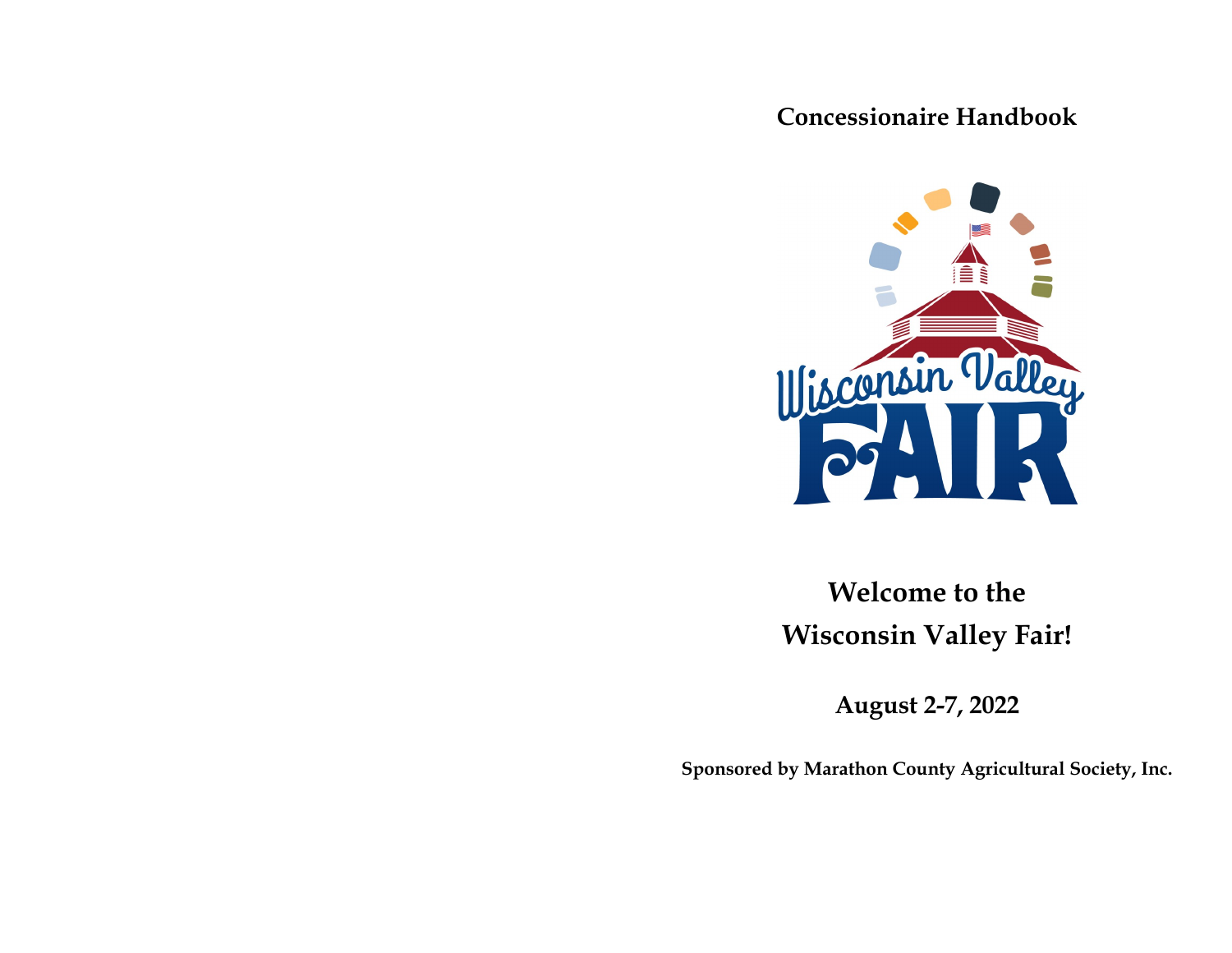# **Welcome to the Wisconsin Valley Fair Concessionaire's Handbook!**

This book includes fair policies, procedures and regulations for vendors renting commercial space at our fair. Please read all of the information provided. If the vendor has any questions, please ask before signing the contract. The Wisconsin Valley Fair wishes all vendors best of luck while exhibiting at the 2022 Wisconsin Valley Fair.

The Marathon County Agricultural Society, Inc., sponsors the Wisconsin Valley Fair and is proud of its 79-acre fairgrounds located in beautiful Marathon Park, on the West Side of Wausau.

The Wisconsin Valley Fair is a six day, annual event the first weekend of August, with many events including grandstand shows featuring national entertainment, a demolition derby, and a draft horse show. A new grandstand was built in 2002 with 4,000 seats, nearly 1,000 reserve seats, and space for lawn chairs and standing room, drawing crowds of over 10,000 people. Over 125,000 visitors attend the fair each year.

Each year over 1,000 4-H/FFA and Open Class exhibitors showcase thousands of exhibits. The Wisconsin Valley Fair is proud to have North American Midway Entertainment as its carnival. There is over 30,000 square feet of outside space and seventy indoor booths in the Exhibition Building for concessionaires.

The fairgrounds are located in Marathon Park, 1201 Stewart Avenue, Wausau. If coming from the West, take Hwy 29 to the WI-52 E exit. Follow WI-52 which turns into Stewart Ave. Marathon Park will be on your right. If traveling on I-39, use exit 192, travel east for three blocks. Marathon Park is located on the south side of the road.

## **FAIR ADMINISTRATOR'S OFFICE**

The Fair Administrator's office is located in the North Wing of the Exhibition Building and will be open from 8:00 am until 10:00 pm during the Fair. It does not have the facilities or the personnel to act as a messenger or telephone answering service. Emergencies only please.

UPS deliveries are usually made in the mornings, and will be placed in the North Wing of the Exhibition Building. If you are expecting a delivery, please notify us. If your delivery is C.O.D., we must have your money (correct amount) in the office before UPS gets here. UPS drivers will not go out looking for you.

**Mailing Address:** Wisconsin Valley Fair 500 Forest Street Wausau, WI 54403

**Physical Address:** Marathon Park– Exhibition Bldg. 1201 Stewart Ave Wausau, WI 54401

**Phone:** 715.261.1539 **Fax:** 715.261.1538 **Email:** jodi@wisconsinvalleyfair.com **Website:** www.wisconsinvalleyfair.com

> **Follow us and stay up to date on these social media platforms:**

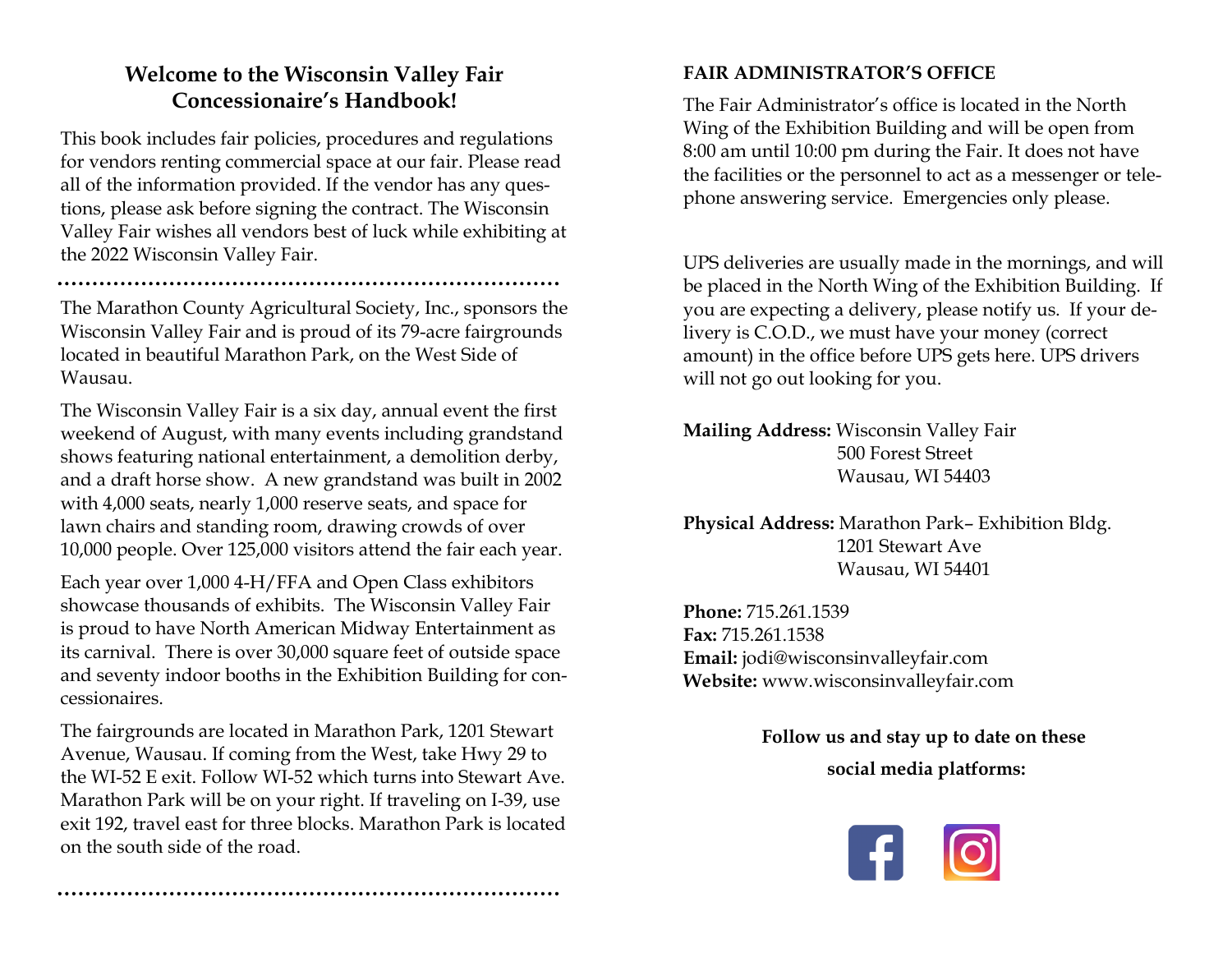#### **2023 Rental Rates**

Rental rates will be increasing for the 2023 Wisconsin Valley Fair. Prices will be as follows:

| Type of vendor         | <b>Basic Charge</b>    | <b>Electrical Charge</b>                     | Other        |
|------------------------|------------------------|----------------------------------------------|--------------|
| Non-food               | \$40 per front<br>foot | \$75 plug in                                 | \$80 storage |
| Food vendor            | \$45 per front<br>foot | \$100 plug in; more if<br>extra service time | \$80 storage |
| <b>Exhibition Bldg</b> | \$450 single           | Included                                     |              |
|                        | \$875 double           |                                              |              |
|                        |                        |                                              |              |
| Exhibition Bldg        | \$350 half booth       | \$175 if booth has<br>utilities (plumbing)   |              |
| Center court           | \$700 full booth       |                                              |              |



#### **MID-WISCONSIN BEVERAGE, INC (PEPSI)**

- All carbonated and non-carbonated soft drinks and water will be available only in 20 oz bottles.
- On Monday of the fair week, product will be delivered to the vendor stands along with any necessary equipment.
- All carbonated and non-carbonated soft drinks and water will be sold out of a refrigerated trailer on the grounds.
- Product will be available for purchase from Tuesday through Sunday during the hours yet to be determined. In case of an emergency, please contact the fair office at 715-261-1539.
- All accounts will be COD, except for non-profit/ service organizations vendors, credit will be available. Please contact the fair office to arrange for credit.
- Any violation of the authorized supplier for carbonated and non-carbonated soft drinks and water will be monitored by the Concessionaire Superintendent and Wisconsin Valley Fair Board of Directors.
- Vendors cannot return product on Sunday. All returns will be retrieved on Monday by Mid-Wisconsin Beverage.

#### **ELECTRICITY**

All vendors will have one cord for all appliances in their space. The vendor must provide their own extension cords.